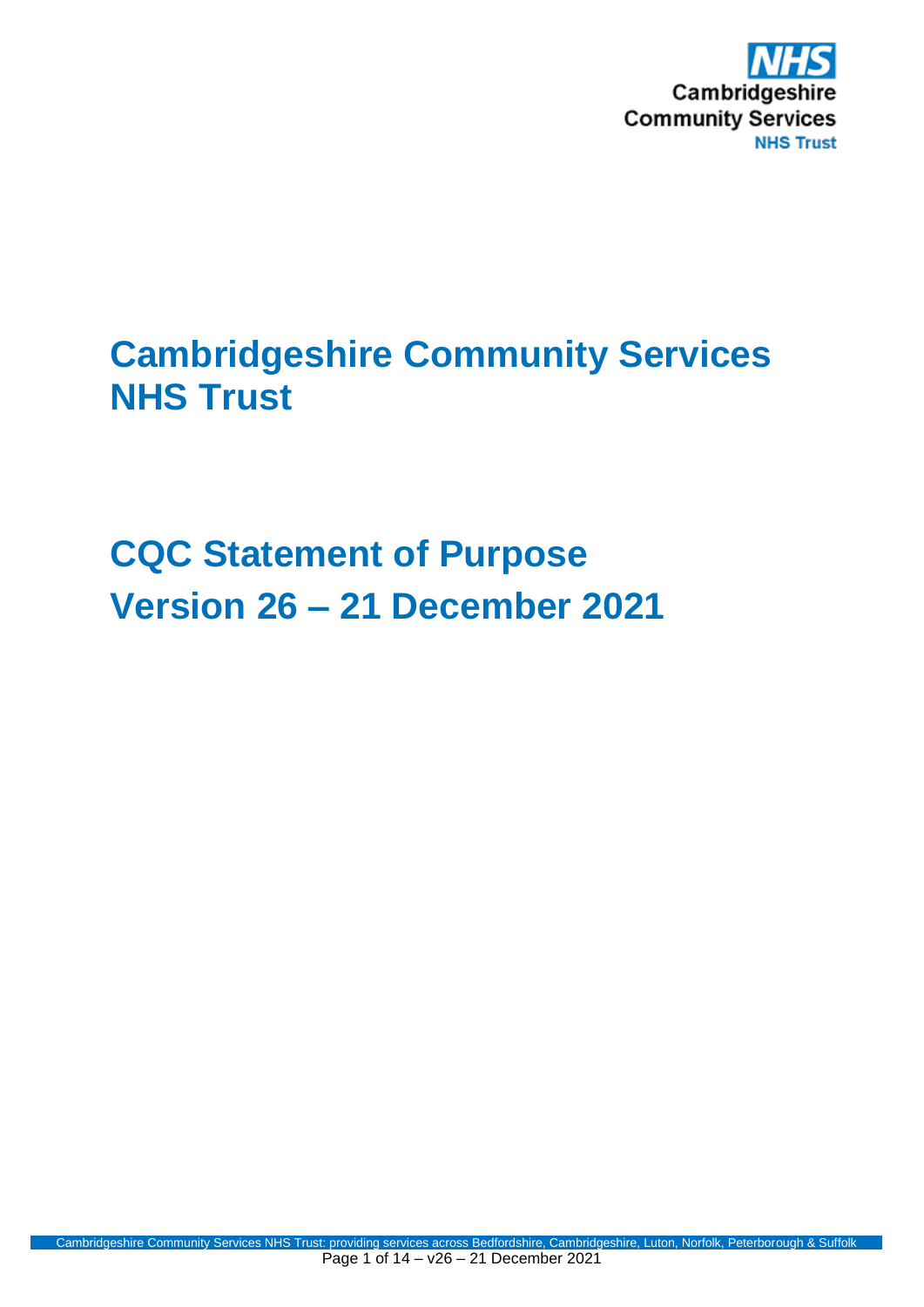| <b>Name of Service provider:</b><br>Address:   | <b>Cambridgeshire Community Services NHS Trust</b><br>Units 7 & 8 Meadow Park<br>Meadow Lane<br>St Ives<br>Cambridgeshire<br><b>PF2741G</b> |
|------------------------------------------------|---------------------------------------------------------------------------------------------------------------------------------------------|
| <b>Telephone Number:</b>                       | 0300 555 6655                                                                                                                               |
| Website:                                       | http://www.cambscommunityservices.nhs.uk                                                                                                    |
| <b>NHS Trust Code:</b>                         | <b>RYV</b>                                                                                                                                  |
| Nominated Person to whom CQC<br>serve Notices: | Kate Howard - Chief Nurse                                                                                                                   |

| <b>Version control</b>  |                                                                                 |                                                                                                                                                                                                                                                                                                                                                                                                                                                                                                                                                                                                                                                                                                                                                                                                                                                                                                                                                                                                                                                                          |                                                                                                                                                                |
|-------------------------|---------------------------------------------------------------------------------|--------------------------------------------------------------------------------------------------------------------------------------------------------------------------------------------------------------------------------------------------------------------------------------------------------------------------------------------------------------------------------------------------------------------------------------------------------------------------------------------------------------------------------------------------------------------------------------------------------------------------------------------------------------------------------------------------------------------------------------------------------------------------------------------------------------------------------------------------------------------------------------------------------------------------------------------------------------------------------------------------------------------------------------------------------------------------|----------------------------------------------------------------------------------------------------------------------------------------------------------------|
| Version                 | Page No.                                                                        | <b>Description of change</b>                                                                                                                                                                                                                                                                                                                                                                                                                                                                                                                                                                                                                                                                                                                                                                                                                                                                                                                                                                                                                                             | Date approved                                                                                                                                                  |
| 1                       | N/A                                                                             | First issue                                                                                                                                                                                                                                                                                                                                                                                                                                                                                                                                                                                                                                                                                                                                                                                                                                                                                                                                                                                                                                                              | April 2015                                                                                                                                                     |
| $\overline{2}$          | All                                                                             | Removal of Palliative Care Services.<br>MSK services realigned to HQ (partially aligned in<br>previous version).<br>Prison Dental services removed as service no longer<br>provided.                                                                                                                                                                                                                                                                                                                                                                                                                                                                                                                                                                                                                                                                                                                                                                                                                                                                                     | <b>July 2015</b>                                                                                                                                               |
| 3                       | P5&P11                                                                          | Addition of School Immunisation Services                                                                                                                                                                                                                                                                                                                                                                                                                                                                                                                                                                                                                                                                                                                                                                                                                                                                                                                                                                                                                                 | September 2015                                                                                                                                                 |
| $\overline{\mathbf{4}}$ | P5 & P10/11                                                                     | Addition of Children's services in Norfolk                                                                                                                                                                                                                                                                                                                                                                                                                                                                                                                                                                                                                                                                                                                                                                                                                                                                                                                                                                                                                               | November 2015                                                                                                                                                  |
| 5&6                     | P <sub>8</sub><br>P3.<br>P4<br>P <sub>5</sub><br>P <sub>12</sub><br>P4,6,7,8,12 | Removal of Cambridgeshire Community Services<br>NHS Trust Out Of Hours Services at City Care<br>Centre (RYVY2) as a location with 3 x regulated<br>activities:<br>Transport services, triage and medical advice<br>$\bullet$<br>provided remotely<br>Diagnostic and screening procedures<br>$\bullet$<br>Treatment of disease, disorder or injury<br>$\bullet$<br>Revision of trust's vision and objectives<br>Relocation of Dermatology services (Peterborough)<br>to HQ from City Care Centre<br>Removal of Luton iCaSH service due to transition out<br>of service.<br>Removal of Out Patient, Endoscopy and Phlebotomy<br>services from North Cambs Hospital location<br>(RYV02)<br>Redistribution of Musculoskeletal services to<br>established locations:<br>RYV02 North Cambs Hospital<br>$\bullet$<br>RYV03 Princess of Wales Hospital<br>$\bullet$<br>RYV04 Doddington Hospital<br>$\bullet$<br>RYV05 CCS at Hinchingbrooke Hospital<br>$\bullet$<br>Remaining MSK services continue registration at<br>$\bullet$<br>HQ due to dispersed nature of this service | $\overline{\text{V}}$ <sub>5</sub> draft for<br>submission to<br>CQC re location<br>removal for<br>RYVY <sub>2</sub><br><b>V6 April 2016</b><br>Board approved |
| $\overline{7}$          | P <sub>5</sub>                                                                  | Addition of Bedford as an iCaSH hub                                                                                                                                                                                                                                                                                                                                                                                                                                                                                                                                                                                                                                                                                                                                                                                                                                                                                                                                                                                                                                      | November 2016                                                                                                                                                  |
| 8                       |                                                                                 | Board approved                                                                                                                                                                                                                                                                                                                                                                                                                                                                                                                                                                                                                                                                                                                                                                                                                                                                                                                                                                                                                                                           | November 2016                                                                                                                                                  |
| $\overline{9}$          | P <sub>4</sub><br>P <sub>5</sub>                                                | Reduced locations from 9 to 8<br><b>Removed Obesity service</b><br>Removed Randstad Court, Leagrave Clinic and<br>Clody House and added The Poynt, Redgrave                                                                                                                                                                                                                                                                                                                                                                                                                                                                                                                                                                                                                                                                                                                                                                                                                                                                                                              | May 2017                                                                                                                                                       |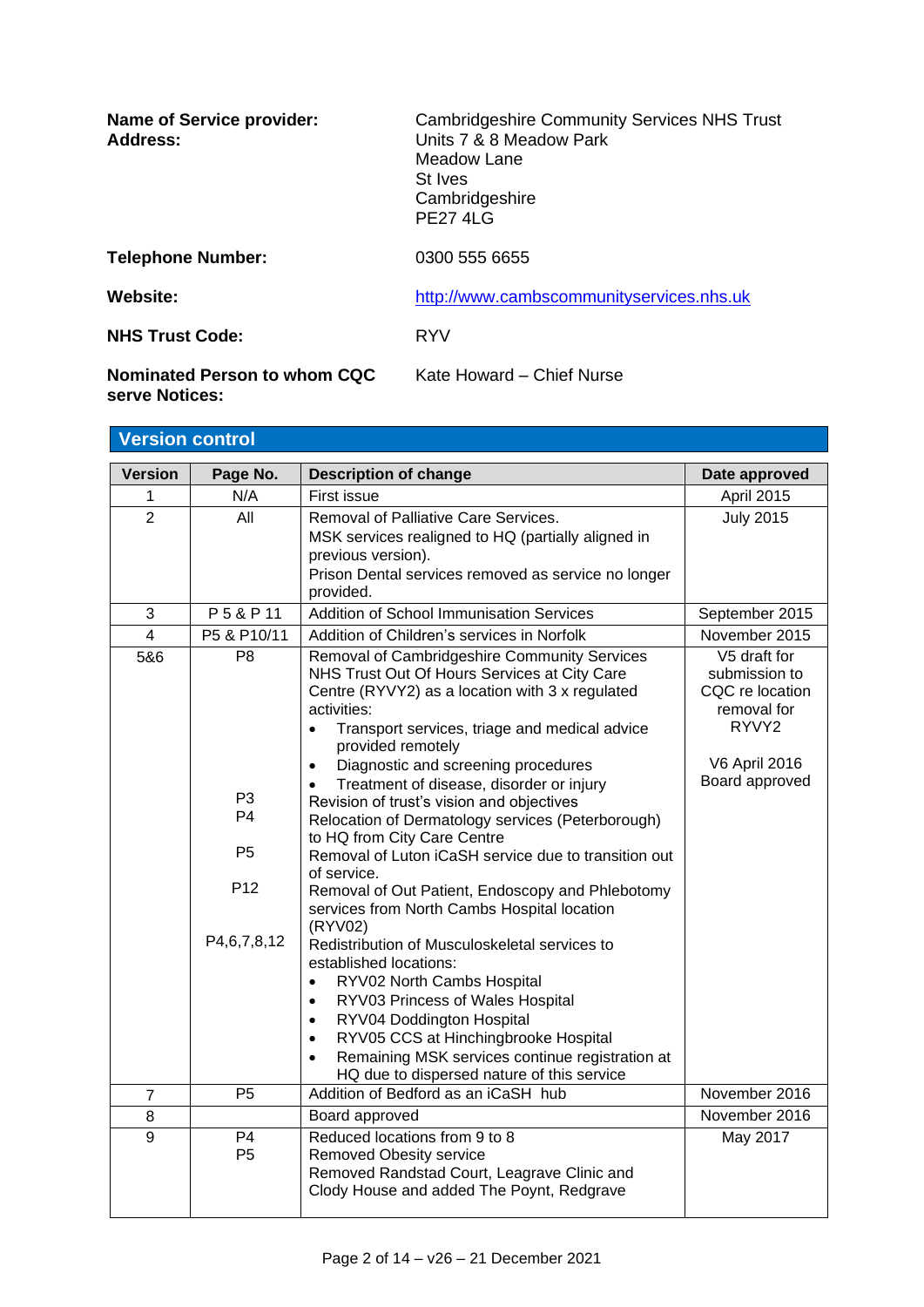| <b>Version</b> | Page No.        | <b>Description of change</b>                                                   | Date approved  |
|----------------|-----------------|--------------------------------------------------------------------------------|----------------|
|                |                 | Gardens, Liverpool Road Health Centre and Marsh                                |                |
|                | P7              | <b>Farm Health Centre</b>                                                      |                |
|                |                 | Added MSK Physiotherapy to Brookfields location                                |                |
|                |                 | Removed reference to Family Nurse Partnership,                                 |                |
|                |                 | Health Visiting, School Nursing and Healthy Schools                            |                |
|                | P <sub>10</sub> | Programme and replaced with 0-19 services (HCP)                                |                |
|                | P11-13          | Removed Respite House location RYV X7                                          |                |
|                |                 | Removed Luton Drugs Service and Respite House                                  |                |
|                |                 | Added MSK to Brookfields Site                                                  |                |
|                |                 | Removed reference to Family Nurse Partnership,                                 |                |
|                |                 | Health Visiting, and School Nursing and replaced                               |                |
|                |                 | with 0-19 services (HCP)                                                       |                |
| 9.1            | P <sub>2</sub>  | Updated Nominated Individual to J Sirett                                       | May 2017       |
|                | All             | Footer and logo updated                                                        |                |
| 10             | P <sub>5</sub>  | Removed reference to Dermatology (Peterborough)                                | September 2017 |
|                |                 | from Head Quarters location (RYV61).                                           |                |
|                | P7              | Added Emotional Health & Wellbeing Service to                                  |                |
|                |                 | Head Quarters location (RYV61), Children & Young                               |                |
|                |                 | People Community Service.                                                      |                |
|                | P <sub>8</sub>  | Removed reference to Outpatient Services at both                               |                |
|                |                 | Doddington Hospital (RYV04) and Princess of Wales                              |                |
|                | P <sub>10</sub> | Hospital, Ely (RYV03).<br>Amended CQC ID for Dental Access Centre from         |                |
|                |                 | RYVY3 to RYVA8.                                                                |                |
|                | P <sub>12</sub> | Amended summary table to reflect above changes.                                |                |
| 11             | P <sub>5</sub>  | Removed 2 x bases from list and list of services                               | May 2018       |
|                |                 | amended to include Bedfordshire based services.                                |                |
|                | P7              | Children and Young Peoples services list revised                               |                |
|                | P11             | <b>Updated table</b>                                                           |                |
| 12             | P <sub>2</sub>  | Chief Nurse's name updated.                                                    | November 2018  |
|                | P <sub>5</sub>  | Clarity provided around geography covered by                                   |                |
|                |                 | Location 1 (Head Quarters).                                                    |                |
|                | P <sub>5</sub>  | Clarity provided for MSK Physiotherapy locations.                              |                |
|                | P <sub>5</sub>  | Paediatric Dietetics moved to Children & Young                                 |                |
|                |                 | People Community Services section on page 7.                                   |                |
|                | P <sub>5</sub>  | Location and building names removed from 'Adult                                |                |
|                |                 | Services' section.                                                             |                |
|                | P <sub>6</sub>  | Community Dental Services section updated to                                   |                |
|                |                 | provide clarity around Out of Hours Dental Services                            |                |
|                |                 | listed under Location 1 and list of Dental Service                             |                |
|                |                 | locations updated.                                                             |                |
|                | P <sub>6</sub>  | Clarification provided around which locations have an<br>out of hours service. |                |
|                | P <sub>6</sub>  | Dunstable added to the list of locations for iCaSH                             |                |
|                |                 | Services.                                                                      |                |
|                | P <sub>10</sub> | Clarification regarding out of hours service added to                          |                |
|                |                 | Dental Access Centre, Wisbech (Location 6).                                    |                |
|                | P11             | Clarification regarding out of hours service added to                          |                |
|                |                 | Dental Access Centre, Peterborough (Location 8).                               |                |
|                | P11             | Reference to Minor Oral Surgery Service run by                                 |                |
|                |                 | another dental provider has been removed as it is                              |                |
|                |                 | now carried out at this location (Location 8)                                  |                |
|                | P12-14          | Registered locations and regulated activities table                            |                |
|                |                 | updated.                                                                       |                |
| 13             | P <sub>8</sub>  | Added Community Paediatrics and Children's                                     | March 2019     |
|                |                 | Community Eye Service to the list of services under                            |                |
|                |                 | Children and Young People Community Services                                   |                |
|                |                 | (Location 1: Head Quarters RYV61).                                             |                |
|                |                 | Removed reference to Hard to Reach and Hospital                                |                |
|                |                 | Liaison Services from services listed under Children                           |                |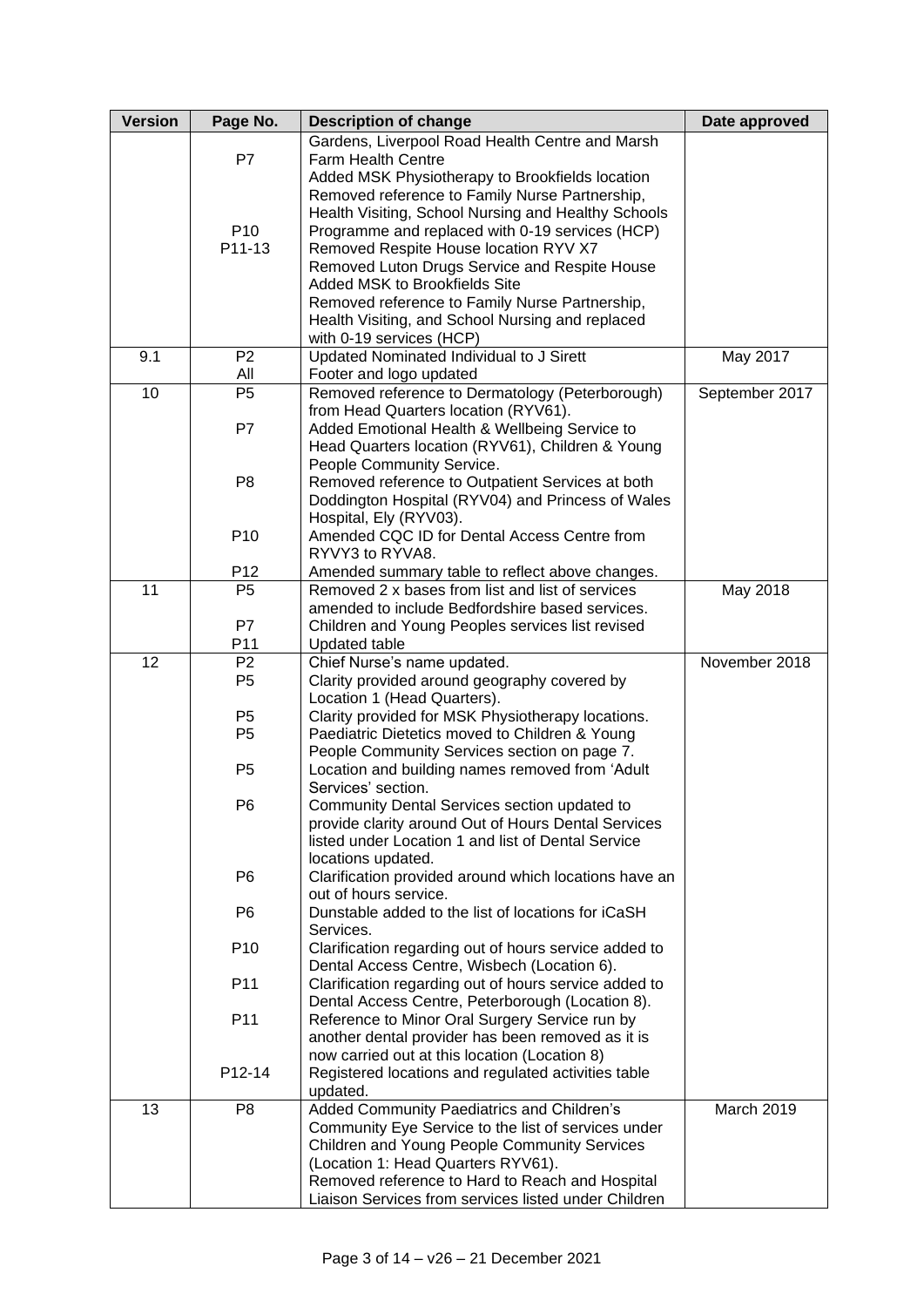| <b>Version</b> | Page No.          | <b>Description of change</b>                                                                       | Date approved    |
|----------------|-------------------|----------------------------------------------------------------------------------------------------|------------------|
|                |                   | and Young People Community Services (Location 1:                                                   |                  |
|                | P <sub>10</sub>   | Head Quarters RYV61).<br>Removed reference to the following services from                          |                  |
|                |                   | Location 7 (Cambridgeshire Community Services at                                                   |                  |
|                |                   | Hinchingbrooke Hospital RYV05):                                                                    |                  |
|                |                   | Holly Ward (children's inpatient service)                                                          |                  |
|                |                   | Children's outpatient clinics                                                                      |                  |
|                |                   | Special Care Baby Unit (SCBU)                                                                      |                  |
|                | P11               | Added Children's Community Eye Service to the<br>summary table.                                    |                  |
|                |                   | Removed Hard to Reach Service from the summary                                                     |                  |
|                |                   | table.                                                                                             |                  |
| 14             | P <sub>5</sub>    | Statement regarding number of locations amended                                                    | September 2019   |
|                |                   | from 8 to 7 to reflect removal of one location.                                                    |                  |
|                | P <sub>9</sub>    | Removed location RYV08 as service now relocated<br>to location RYV02.                              |                  |
|                |                   | Added location RYV02 to Surgical Procedures                                                        |                  |
|                |                   | regulated activity.                                                                                |                  |
|                | P <sub>10</sub>   | Trust's own location reference numbers adjusted                                                    |                  |
|                |                   | accordingly.                                                                                       |                  |
|                | P <sub>13</sub>   | Registered locations and regulated activities table<br>updated.                                    |                  |
| 15             | P <sub>2</sub> ,5 | Change to provider address and phone number.                                                       | September 2019   |
|                |                   |                                                                                                    |                  |
|                | P6,11             | Change to address for location RYV61                                                               |                  |
| 16.1           | P7,9,10           | (Headquarters) effective from 21 October 2019.<br>Removal of Out of Hours Dental Service provision | December 2019    |
|                |                   | from locations RYV61, RYV02 and RYVA8.                                                             |                  |
| 17             | P7                | Milton Keynes added to the list of locations for iCaSH                                             | March 2020       |
|                |                   | Services under location RYV61.                                                                     |                  |
|                |                   | Minor Oral Surgery, Kings Lynn, added to the list of                                               | March 2020       |
|                |                   | locations for Community Dental Services under                                                      |                  |
|                |                   | location RYV61.                                                                                    |                  |
| 18             | P <sub>2</sub>    | Change of nominated person to Kate Howard, Chief                                                   | October 2020     |
|                |                   | Nurse.                                                                                             |                  |
|                | P7                | Special Care Dentistry, Ipswich and Bury St                                                        | October 2020     |
|                |                   | Edmunds added to the list of locations for                                                         |                  |
|                |                   | Community Dental Services under location RYV61.                                                    |                  |
| 19             | P <sub>8</sub>    | Addition of Covid-19 Mass Vaccination sites under                                                  | November 2020    |
|                |                   | location RYV61.                                                                                    |                  |
| 20             | P <sub>8</sub>    | Addition of Covid-19 Mass Vaccination pod sites<br>under location RYV61                            | January 2021     |
| 21             | P <sub>8</sub>    | Addition of Covid-19 Mass Vaccination sites under                                                  | January 2021     |
|                |                   | location RYV61.                                                                                    |                  |
| 22             | P <sub>8</sub>    | Addition of new Covid-19 Mass Vaccination site                                                     | <b>June 2021</b> |
|                |                   | under location RYV61 (effective from 14 June 2021).                                                |                  |
|                | P <sub>8</sub>    | Removal of Covid-19 Mass Vaccination sites under                                                   | June 2021        |
|                |                   | location RYV61 due to closure of sites (effective from                                             |                  |
|                |                   | 14 June 2021).                                                                                     |                  |
| 23             | P <sub>8</sub>    | Removal of School Immunisation Service from                                                        | September 2021   |
|                |                   | location RYV61 due to transfer to new provider<br>(effective from 1 September 2021).               |                  |
|                |                   |                                                                                                    |                  |
|                | P <sub>12</sub>   | Removal of School Immunisation Service from the                                                    | September 2021   |
|                |                   | summary table.                                                                                     |                  |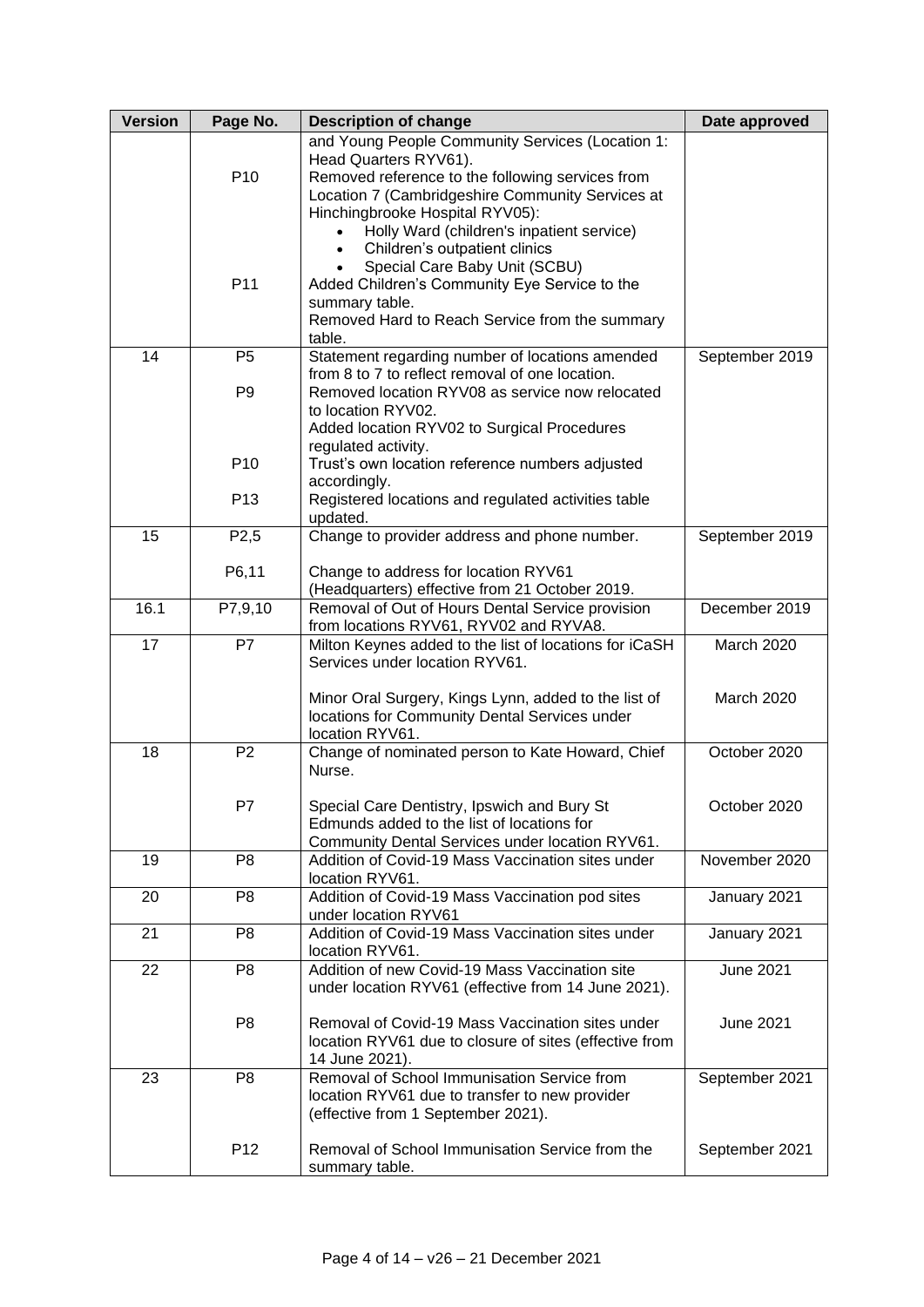| <b>Version</b> | Page No.       | <b>Description of change</b>                                                                                                                                                                                                                                                                                                                                                                                                                                                | Date approved  |
|----------------|----------------|-----------------------------------------------------------------------------------------------------------------------------------------------------------------------------------------------------------------------------------------------------------------------------------------------------------------------------------------------------------------------------------------------------------------------------------------------------------------------------|----------------|
| 24             | P <sub>9</sub> | Removal of Covid-19 Mass Vaccination site (Old Law<br>Courts, Lowestoft) from location RYV61 (effective<br>from 8 August 2021) due to closure.                                                                                                                                                                                                                                                                                                                              | September 2021 |
|                | P <sub>9</sub> | Removal of Covid-19 Mass Vaccination site (Corn<br>Exchange, King's Lynn) from location RYV61<br>(effective from 20 August 2021) due to move to<br>alternative site.                                                                                                                                                                                                                                                                                                        | September 2021 |
|                | P <sub>9</sub> | Addition of new Covid-19 Mass Vaccination site<br>(Shakespeare's Barn, King's Lynn) under location<br>RYV61 (effective from 25 August 2021).                                                                                                                                                                                                                                                                                                                                | September 2021 |
| 25             | P <sub>9</sub> | Removal of the following Covid-19 Mass Vaccination<br>sites, location RYV61:<br>Cherry Hinton Village Leisure Centre, Cambridge<br>$\bullet$<br>due to closure (3 October 2021).<br>Peterborough City Care Centre, Peterborough,<br>$\bullet$<br>due to closure (7 November 2021) and relocation<br>to new premises (see below).<br>Peterborough East of England Showground due<br>$\bullet$<br>to closure (17 October 2021) and relocation to<br>new premises (see below). | October 2021   |
|                | P <sub>9</sub> | Addition of new Covid-19 Mass Vaccination site<br>(Queensgate Shopping Centre, Peterborough) under<br>location RYV61 (effective from 18 October 2021).                                                                                                                                                                                                                                                                                                                      | October 2021   |
|                | P <sub>9</sub> | Update to SOP v24:<br>Amendment to closure date of Covid-19 Mass<br>Vaccination site (Old Law Courts, Lowestoft -<br>location RYV61) which closed permanently on<br>2 October 2021. CQC notified by email dated<br>12 October 2021.                                                                                                                                                                                                                                         | October 2021   |
| 26             | P <sub>9</sub> | Removal of the following Covid-19 Mass Vaccination<br>site from location RYV61:<br>Castle Quarter, Norwich (as of 9 January 2022)<br>$\bullet$                                                                                                                                                                                                                                                                                                                              | December 2021  |
|                | P <sub>9</sub> | Addition of new Covid-19 Mass Vaccination site to<br>location RYV61:<br>Norwich City Hall (effective from 10 January<br>2022).                                                                                                                                                                                                                                                                                                                                              | December 2021  |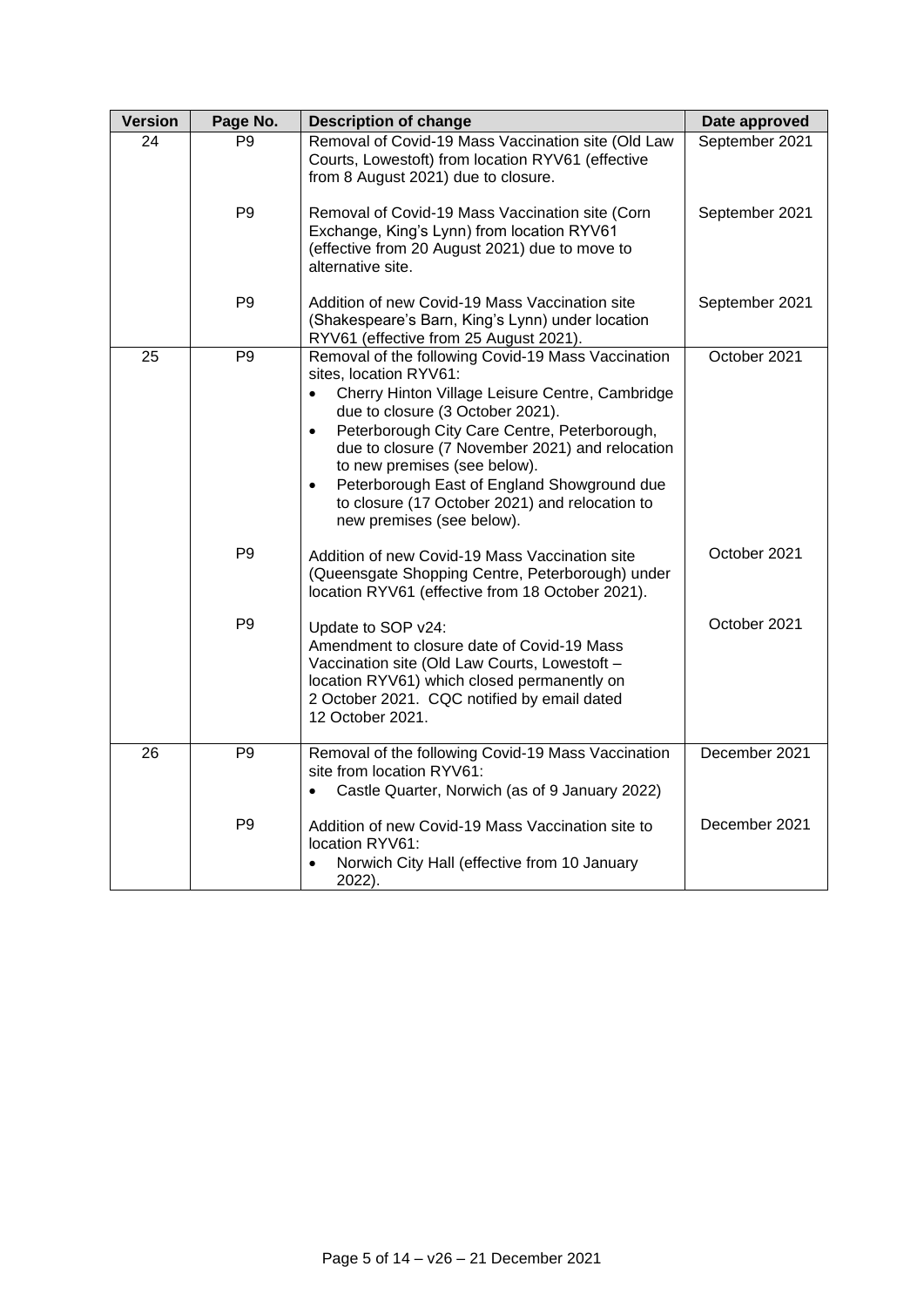#### **Vision and Mission**

Our vision is to provide high quality care through our excellent people.

Our mission is to improve the health and wellbeing of people across the diverse communities we serve.

#### **Objectives**

Our objectives as a Trust are:

- **Provide outstanding care**
- **Collaborate with other organisations**
- **Be an excellent employer**
- **Be a sustainable organization**

#### **Values**

- **H**onesty
- **E**mpathy
- **A**mbition
- **R**espect

Cambridgeshire Community Services NHS Trust is a provider of community health services serving the populations of Peterborough, Cambridgeshire, Luton, Suffolk, Norfolk and Bedfordshire.

Cambridgeshire Community Services NHS Trust has 7 registered locations. Our Head Quarters is Units 7 & 8 Meadow Park, Meadow Lane, St. Ives, Cambridgeshire PE27 4LG.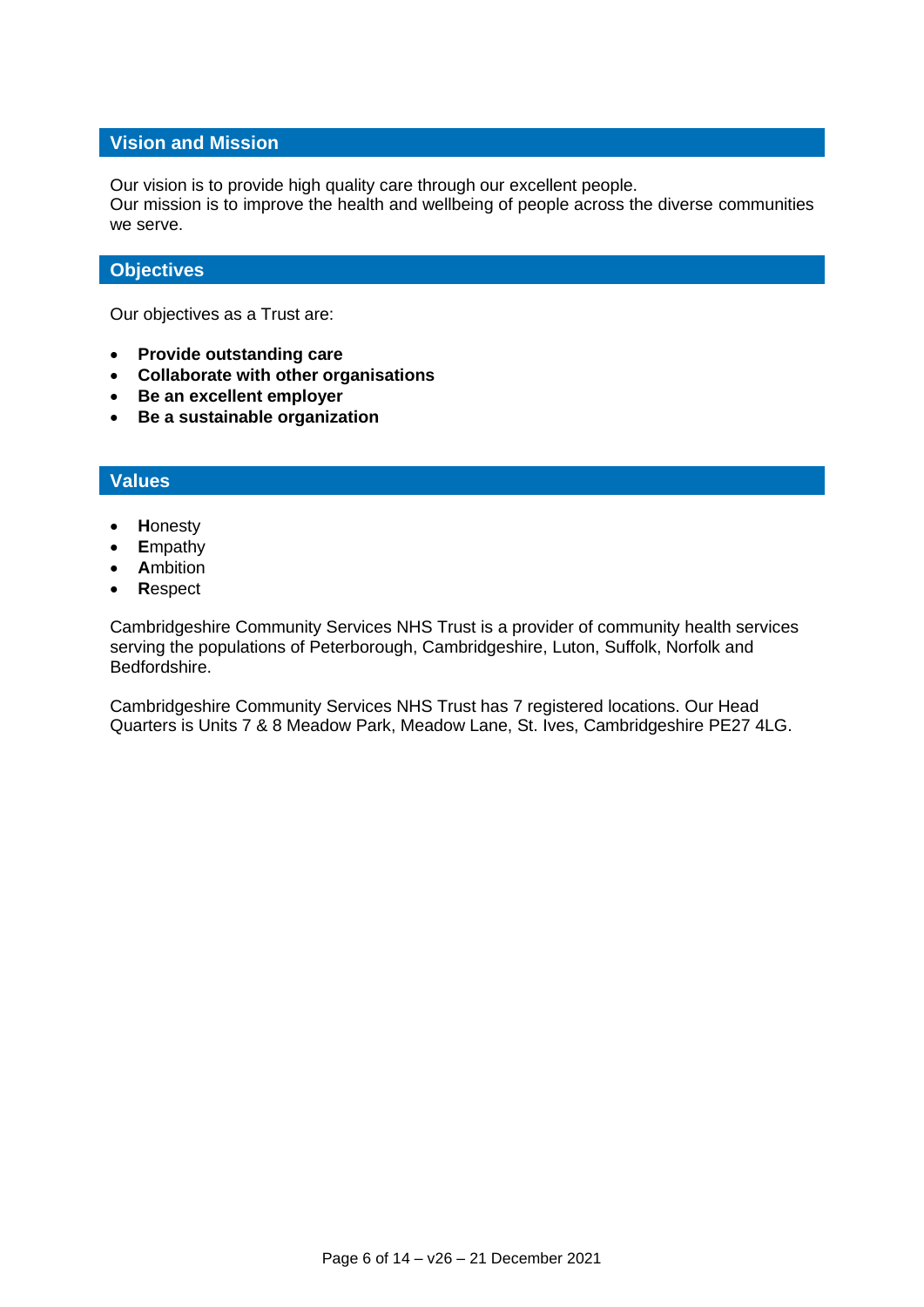### **LOCATIONS**

| <b>Location 1:</b>                                                   |                                                                                                                                                                                                                                                    |
|----------------------------------------------------------------------|----------------------------------------------------------------------------------------------------------------------------------------------------------------------------------------------------------------------------------------------------|
| CQC ID: RYV61                                                        |                                                                                                                                                                                                                                                    |
| <b>Name of location</b>                                              | <b>Head Quarters</b>                                                                                                                                                                                                                               |
| <b>Address line 1</b>                                                | <b>Units 7 &amp; 8</b>                                                                                                                                                                                                                             |
| <b>Address line 2</b>                                                | Meadow Lane                                                                                                                                                                                                                                        |
| <b>Address line 3</b>                                                | St Ives                                                                                                                                                                                                                                            |
| <b>Address line 4</b>                                                | Cambridgeshire                                                                                                                                                                                                                                     |
| <b>Address line 5</b>                                                | <b>PE27 4LG</b>                                                                                                                                                                                                                                    |
| <b>Brief description of</b>                                          | Units 7 & 8 Meadow Lane is the Head Quarters located in the centre of                                                                                                                                                                              |
| location                                                             | St Ives, Cambridgeshire and is registered to provide the regulated activities<br>listed below.                                                                                                                                                     |
|                                                                      | Family planning services                                                                                                                                                                                                                           |
|                                                                      | Treatment of disease, disorder or injury                                                                                                                                                                                                           |
|                                                                      | Surgical procedures                                                                                                                                                                                                                                |
|                                                                      | Diagnostic and screening procedures                                                                                                                                                                                                                |
|                                                                      | Personal care                                                                                                                                                                                                                                      |
|                                                                      |                                                                                                                                                                                                                                                    |
|                                                                      | A wide range of healthcare services, including the following, are registered at<br>Head Quarters and provided across Bedfordshire, Cambridgeshire, Luton,<br>Peterborough, Norfolk and Suffolk.                                                    |
| <b>Musculo-Skeletal</b><br>(MSK)<br>Physiotherapy<br><b>Services</b> | A range of MSK Services are provided across the Cambridgeshire and<br>Peterborough region. Those not listed below are registered at individual<br>locations where relevant.                                                                        |
|                                                                      | Musculoskeletal Physiotherapy (Peterborough)                                                                                                                                                                                                       |
| <b>Adult Services</b>                                                | A further range of adult healthcare services and expert advice are registered at<br>Head Quarters and provided from Luton and Bedfordshire:                                                                                                        |
|                                                                      | The following services are provided:                                                                                                                                                                                                               |
|                                                                      | <b>Bedfordshire</b>                                                                                                                                                                                                                                |
|                                                                      | <b>Acquired Brain Injury Service</b><br>$\bullet$                                                                                                                                                                                                  |
|                                                                      | <b>Neuro-Rehabilitation Service</b>                                                                                                                                                                                                                |
|                                                                      |                                                                                                                                                                                                                                                    |
|                                                                      | Luton                                                                                                                                                                                                                                              |
|                                                                      | All aspects of the treatment and management of skin and soft tissue<br>wounds including acute surgical wounds, pressure ulcers and all forms of<br>leg ulceration<br><b>Cancer and Palliative Care</b><br>$\bullet$                                |
|                                                                      | <b>Community Nursing services</b><br>$\bullet$<br>Community Specialist Nurses i.e. Diabetes, Parkinson's, Respiratory,<br>$\bullet$<br>Deep Vein Thrombosis & Anticoagulation service<br>Haemoglobinopathy<br>$\bullet$<br>Phlebotomy<br>$\bullet$ |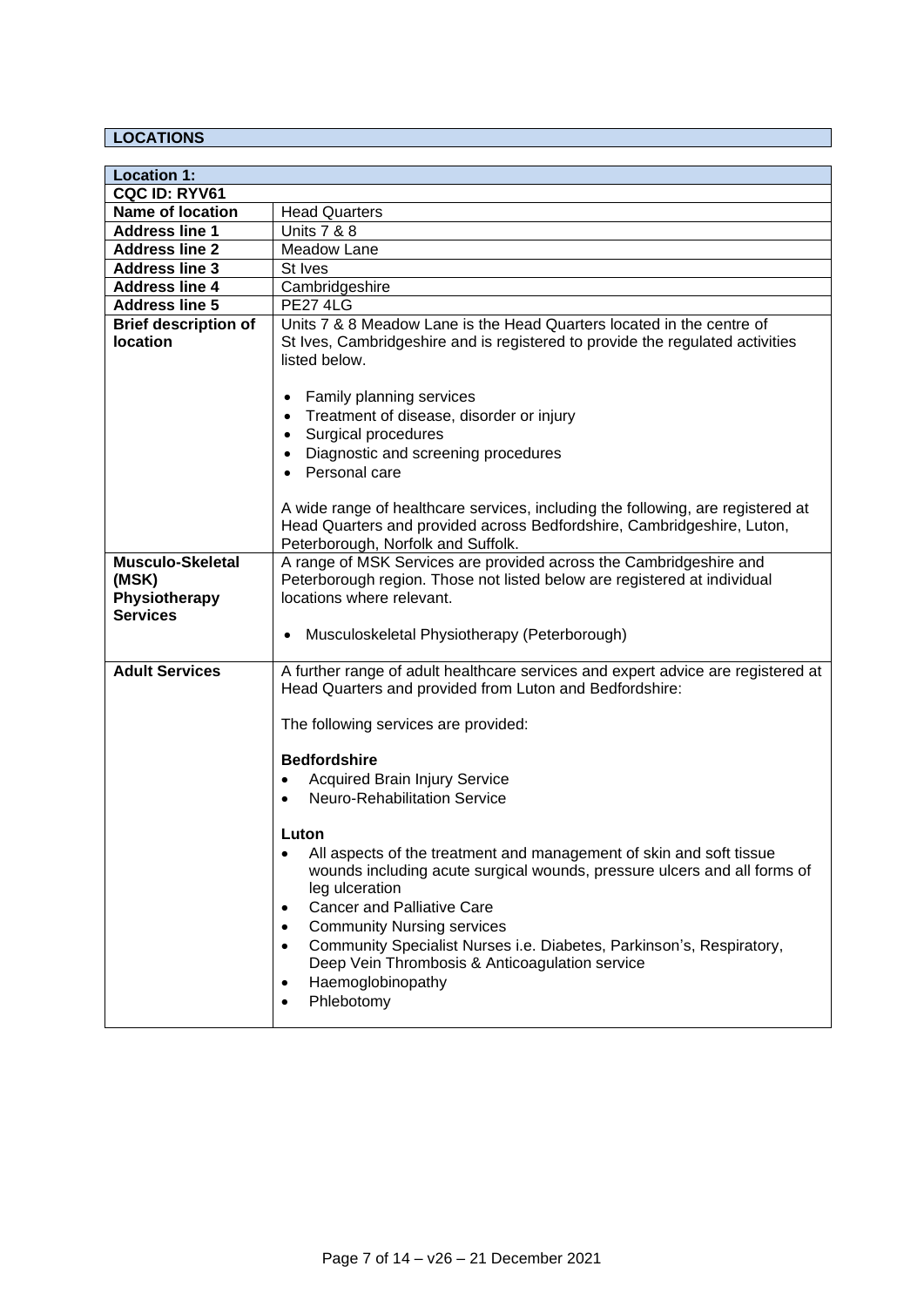| <b>Location 1:</b>                                                                        |                                                                                                                                                                                                                                                                                                                                                                                                                                                                                                                                             |
|-------------------------------------------------------------------------------------------|---------------------------------------------------------------------------------------------------------------------------------------------------------------------------------------------------------------------------------------------------------------------------------------------------------------------------------------------------------------------------------------------------------------------------------------------------------------------------------------------------------------------------------------------|
| <b>Community Dental</b><br><b>Services</b>                                                | Community Dental Services, registered at Head Quarters, are provided from:                                                                                                                                                                                                                                                                                                                                                                                                                                                                  |
|                                                                                           | Addenbrooke's Hospital, Cambridge<br>$\bullet$<br>Brookfields Hospital, Cambridge<br>$\bullet$<br>Hinchingbrooke Hospital, Huntingdon<br>$\bullet$<br>Princess of Wales Hospital, Ely<br>$\bullet$<br>Peterborough City Hospital, Peterborough<br>$\bullet$<br>Newmarket Hospital, Suffolk<br>$\bullet$<br><b>Community Dental Services, Bury St Edmunds</b><br>$\bullet$<br>Minor Oral Surgery Services based in the Dental Access Centre, King's<br>$\bullet$<br>Lynn<br>Special Care Dentistry, Ipswich and Bury St Edmunds<br>$\bullet$ |
|                                                                                           | NB: The Dental Access Centres at Wisbech and Peterborough are registered<br>as their own location.                                                                                                                                                                                                                                                                                                                                                                                                                                          |
|                                                                                           | A home service is provided for those with profound disabilities who are unable<br>to attend dental premises. Dental public health work also takes place at many<br>locations in the community including mental health wards and learning<br>disability group homes.                                                                                                                                                                                                                                                                         |
| Integrated<br><b>Contraception and</b><br><b>Sexual Health</b><br><b>Services (iCaSH)</b> | Integrated Contraception and Sexual Health Services (iCaSH) are<br>registered at Head Quarters and are delivered by the Trust in a hub and spoke<br>model from:<br>Bedford<br>$\bullet$<br><b>Bury St Edmunds</b><br>$\bullet$<br>Cambridge<br>$\bullet$<br>Dunstable<br>$\bullet$<br><b>Great Yarmouth</b><br>$\bullet$<br>Huntingdon<br>$\bullet$<br>Ipswich<br>$\bullet$<br>King's Lynn<br>$\bullet$<br>Lowestoft<br>$\bullet$<br>Milton Keynes                                                                                          |
|                                                                                           | Norwich<br>Peterborough<br>• Wisbech                                                                                                                                                                                                                                                                                                                                                                                                                                                                                                        |
| <b>Children and Young</b><br><b>People Community</b><br><b>Services</b>                   | Children and Young People Community Services are registered at Head<br>Quarters and delivered from a number of locations across Bedfordshire,<br>Cambridgeshire, Luton, Norfolk and Suffolk.<br>Services are provided by a number of teams, e.g. Community Consultant                                                                                                                                                                                                                                                                       |
|                                                                                           | Paediatricians who work in partnership with Community Children's Nurses,<br>therapists and other agencies.                                                                                                                                                                                                                                                                                                                                                                                                                                  |
|                                                                                           | The following services are provided:                                                                                                                                                                                                                                                                                                                                                                                                                                                                                                        |
|                                                                                           | 0-19 years services (HCP)<br>$\bullet$<br>Children's Additional Needs - Community Nursing, Continuing Care,<br>Special Needs School Nursing, Specialist Nurses<br><b>Community Paediatrics</b><br>$\bullet$<br><b>Children's Community Nursing</b><br>$\bullet$<br><b>Children's Community Eye Service</b><br>$\bullet$<br><b>Community Paediatric Audiology</b><br>$\bullet$<br><b>Emotional Health &amp; Wellbeing Service</b><br>$\bullet$<br>Infant Feeding Team (Pre-school & breastfeeding)<br>$\bullet$<br>Looked After Children     |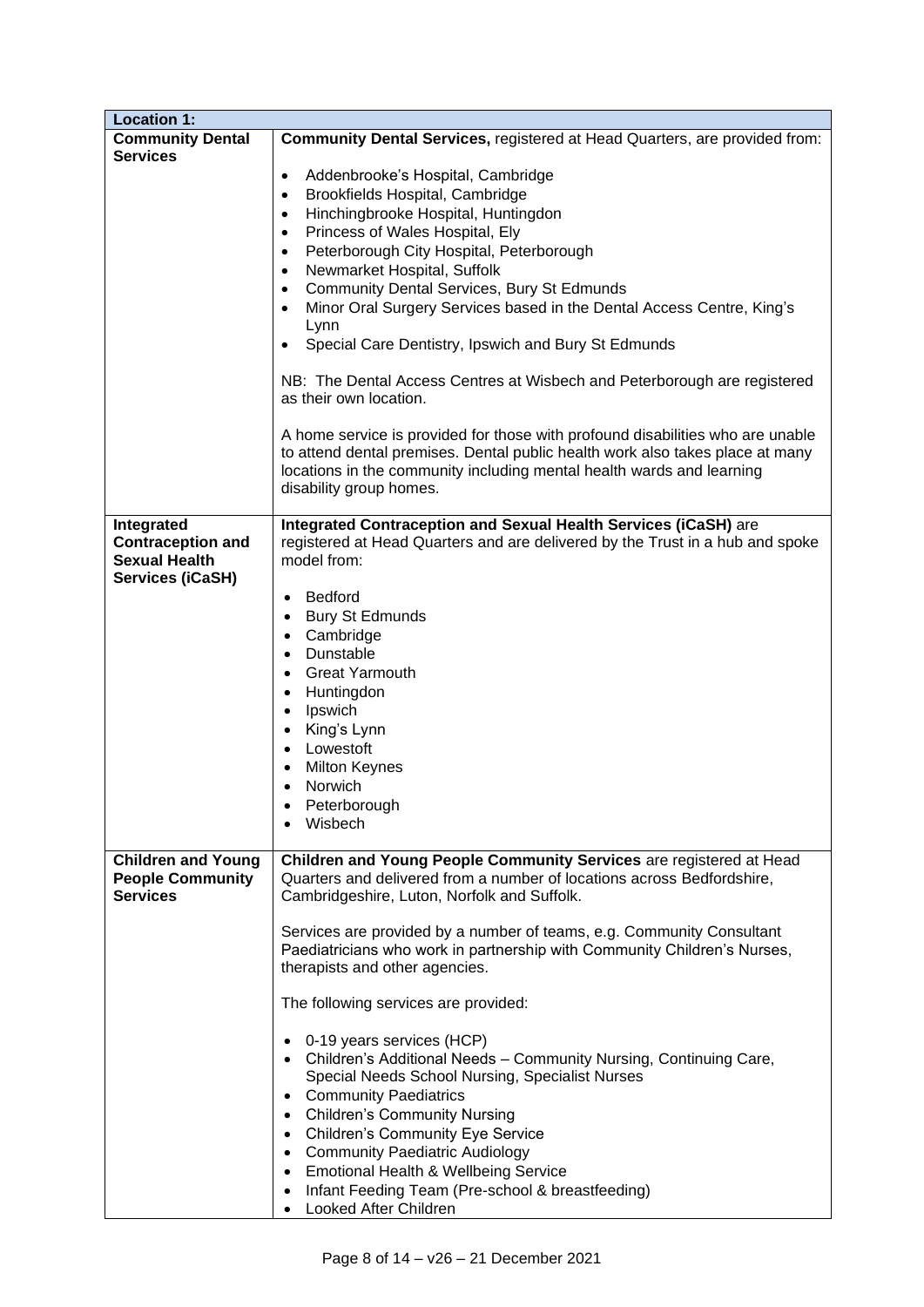| <b>Location 1:</b>                               |                                                                                                                                                                                                                                                                                                                                                                                                                                                                                                                                                                                                                                                                                                                                                                                                                                                                                                                                                                                                                                                                                                                                                                                                                                                                                                                                                                                                                                                                                                                  |
|--------------------------------------------------|------------------------------------------------------------------------------------------------------------------------------------------------------------------------------------------------------------------------------------------------------------------------------------------------------------------------------------------------------------------------------------------------------------------------------------------------------------------------------------------------------------------------------------------------------------------------------------------------------------------------------------------------------------------------------------------------------------------------------------------------------------------------------------------------------------------------------------------------------------------------------------------------------------------------------------------------------------------------------------------------------------------------------------------------------------------------------------------------------------------------------------------------------------------------------------------------------------------------------------------------------------------------------------------------------------------------------------------------------------------------------------------------------------------------------------------------------------------------------------------------------------------|
|                                                  | • Paediatric Dietetics<br>Paediatric Physiotherapy and Occupational Therapy<br>$\bullet$<br>• Paediatric Speech and Language Therapy<br>• Vision, Hearing Screening and National Child Measurement Programme<br>Youth Offending Team<br>$\bullet$                                                                                                                                                                                                                                                                                                                                                                                                                                                                                                                                                                                                                                                                                                                                                                                                                                                                                                                                                                                                                                                                                                                                                                                                                                                                |
| Covid-19 Mass<br><b>Vaccination</b><br>Programme | Covid-19 Mass Vaccination Clinics are registered at Head Quarters and<br>delivered from the following locations:<br>Castle Quarter, Norwich (to close 9 January 2022)<br>$\bullet$<br>Norwich Community Hospital, Norwich<br>$\bullet$<br>Covid-19 Mass Vaccination Pods are registered at Head Quarters and<br>delivered from the following locations:<br><b>Cambridgeshire &amp; Peterborough</b><br>Peterborough United Football Club, Peterborough<br>$\bullet$<br>30 Grafton Centre, Cambridge<br>$\bullet$<br>Chesterton Indoor Bowls Club, Cambridge<br>$\bullet$<br>Horsefair Supermarket, Wisbech<br>$\bullet$<br>Oak Tree Centre, Huntingdon<br>$\bullet$<br>Oliver Cromwell Hotel, March<br>$\bullet$<br>Dolphin Hotel, St Ives<br>$\bullet$<br>The Guildhall, Cambridge<br>$\bullet$<br>The Hive, Ely<br>$\bullet$<br>The Eatons Centre, Eaton Socon<br>$\bullet$<br>Queensgate Shopping Centre, Peterborough<br>$\bullet$<br><b>Norfolk &amp; Waveney</b><br>Connaught Hall, Attleborough<br>$\bullet$<br>Oasis Leisure Centre, Hunstanton<br>$\bullet$<br>Brighthouse Market Gate, Great Yarmouth<br>$\bullet$<br>Beetley Ward, Dereham Hospital, Dereham<br>$\bullet$<br>Lescalles Ward, Kelling Hospital, Holt<br>$\bullet$<br>Shakespeare's Barn, King's Lynn<br>$\bullet$<br>Paddock Road Surgery, Harleston<br>$\bullet$<br>The Green Britain Centre, Swaffham<br>$\bullet$<br>Acle Recreation Centre, Acle<br>$\bullet$<br>Norwich City Hall, Norwich (opening 10 January 2022)<br>$\bullet$ |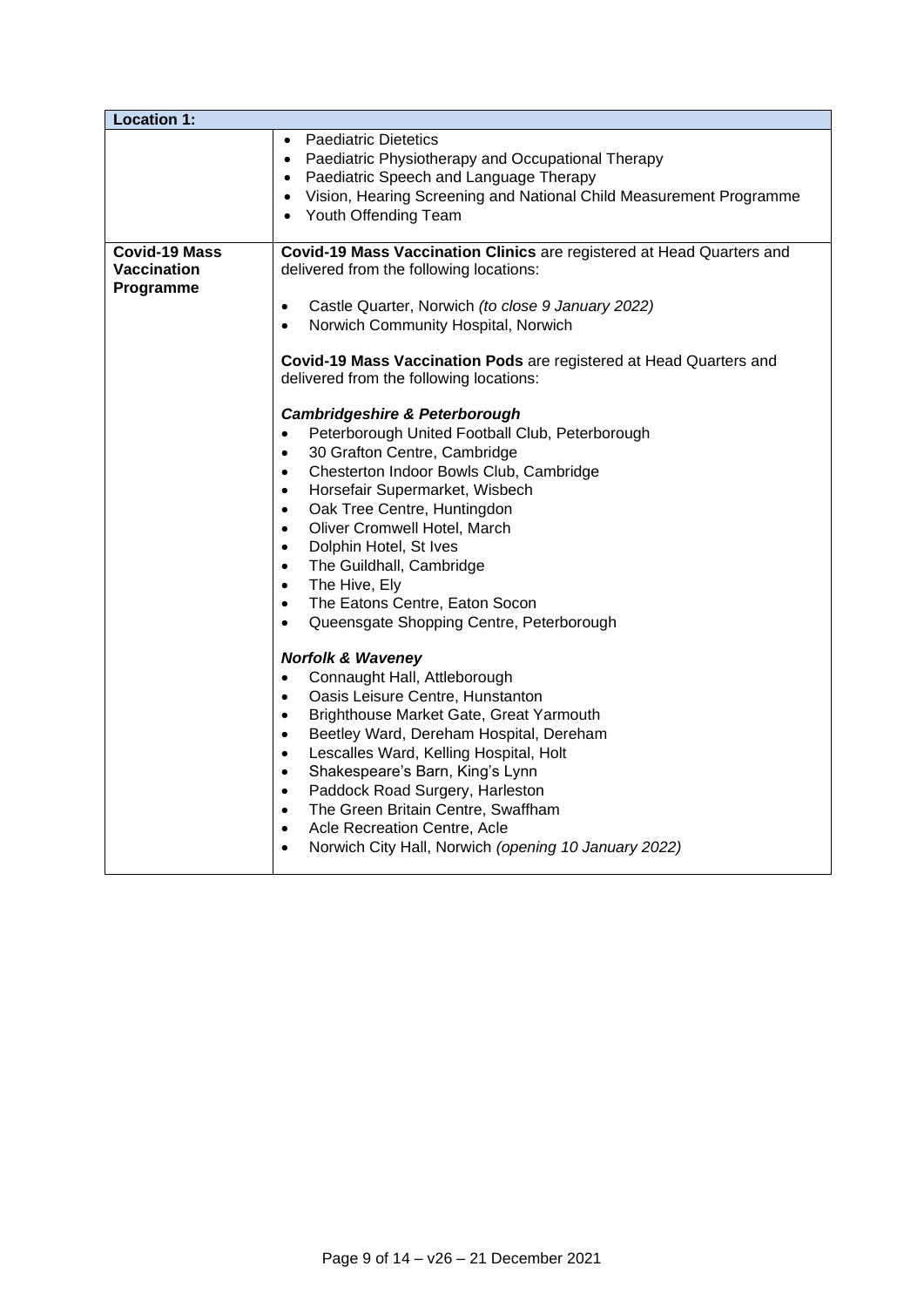| <b>Location 2:</b>          |                                                                                                                                                                                                                                       |
|-----------------------------|---------------------------------------------------------------------------------------------------------------------------------------------------------------------------------------------------------------------------------------|
| <b>CQC ID: RYV01</b>        |                                                                                                                                                                                                                                       |
| Name of location            | <b>Brookfields Hospital</b>                                                                                                                                                                                                           |
| <b>Address line 1</b>       | 351 Mill Road                                                                                                                                                                                                                         |
| <b>Address line 2</b>       | Cambridge                                                                                                                                                                                                                             |
| <b>Address line 3</b>       | Cambridgeshire                                                                                                                                                                                                                        |
| <b>Address line 4</b>       | CB <sub>1</sub> 3DF                                                                                                                                                                                                                   |
| <b>Brief description of</b> | Brookfields Hospital is a community hospital site registered to provide the                                                                                                                                                           |
| <b>location</b>             | following regulated activities:                                                                                                                                                                                                       |
|                             | Treatment of disease, disorder or injury<br>$\bullet$<br>Diagnostic and screening procedures<br>$\bullet$<br>The following services are provided:<br>Dental services<br>$\bullet$<br>Musculoskeletal Physiotherapy (MSK)<br>$\bullet$ |

| <b>Location 3:</b>                             |                                                                                                                                                                                                                                                                                                                       |
|------------------------------------------------|-----------------------------------------------------------------------------------------------------------------------------------------------------------------------------------------------------------------------------------------------------------------------------------------------------------------------|
| <b>CQC ID: RYV03</b>                           |                                                                                                                                                                                                                                                                                                                       |
| <b>Name of location</b>                        | Princess of Wales Hospital                                                                                                                                                                                                                                                                                            |
| <b>Address line 1</b>                          | Lynn Road                                                                                                                                                                                                                                                                                                             |
| <b>Address line 2</b>                          | Elv                                                                                                                                                                                                                                                                                                                   |
| <b>Address line 3</b>                          | Cambridgeshire                                                                                                                                                                                                                                                                                                        |
| <b>Address line 4</b>                          | CB6 1DN                                                                                                                                                                                                                                                                                                               |
| <b>Brief description of</b><br><b>location</b> | The Princess of Wales Hospital site is registered to provide the following<br>regulated activities:<br>Treatment of disease, disorder or injury<br>$\bullet$<br>Diagnostic and screening procedures<br>The following services are provided:<br>Musculoskeletal Physiotherapy (MSK)<br>٠<br>The Oliver Zangwill Centre |

| <b>Location 4:</b>                             |                                                                                                                                                                                                                                                                                                                                                                                                                                                                                                                                                                              |
|------------------------------------------------|------------------------------------------------------------------------------------------------------------------------------------------------------------------------------------------------------------------------------------------------------------------------------------------------------------------------------------------------------------------------------------------------------------------------------------------------------------------------------------------------------------------------------------------------------------------------------|
| <b>CQC ID: RYV02</b>                           |                                                                                                                                                                                                                                                                                                                                                                                                                                                                                                                                                                              |
| <b>Name of location</b>                        | North Cambridgeshire Hospital                                                                                                                                                                                                                                                                                                                                                                                                                                                                                                                                                |
| <b>Address line 1</b>                          | The Park                                                                                                                                                                                                                                                                                                                                                                                                                                                                                                                                                                     |
| <b>Address line 2</b>                          | Wisbech                                                                                                                                                                                                                                                                                                                                                                                                                                                                                                                                                                      |
| <b>Address line 3</b>                          | Cambridgeshire                                                                                                                                                                                                                                                                                                                                                                                                                                                                                                                                                               |
| <b>Address line 4</b>                          | <b>PE13 3AB</b>                                                                                                                                                                                                                                                                                                                                                                                                                                                                                                                                                              |
| <b>Brief description of</b><br><b>location</b> | North Cambs Hospital site is registered to provide the following regulated<br>activities:<br>Treatment of disease, disorder or injury<br>$\bullet$<br>Diagnostic and screening procedures<br>$\bullet$<br>Surgical procedures<br>$\bullet$<br>The following services are provided:<br>Musculoskeletal Physiotherapy (MSK)<br>$\bullet$<br>Dental Access Centre. This service is available to patients requiring<br>$\bullet$<br>emergency dental treatment. The community service is a referral service<br>for special needs adults and children and for minor oral surgery. |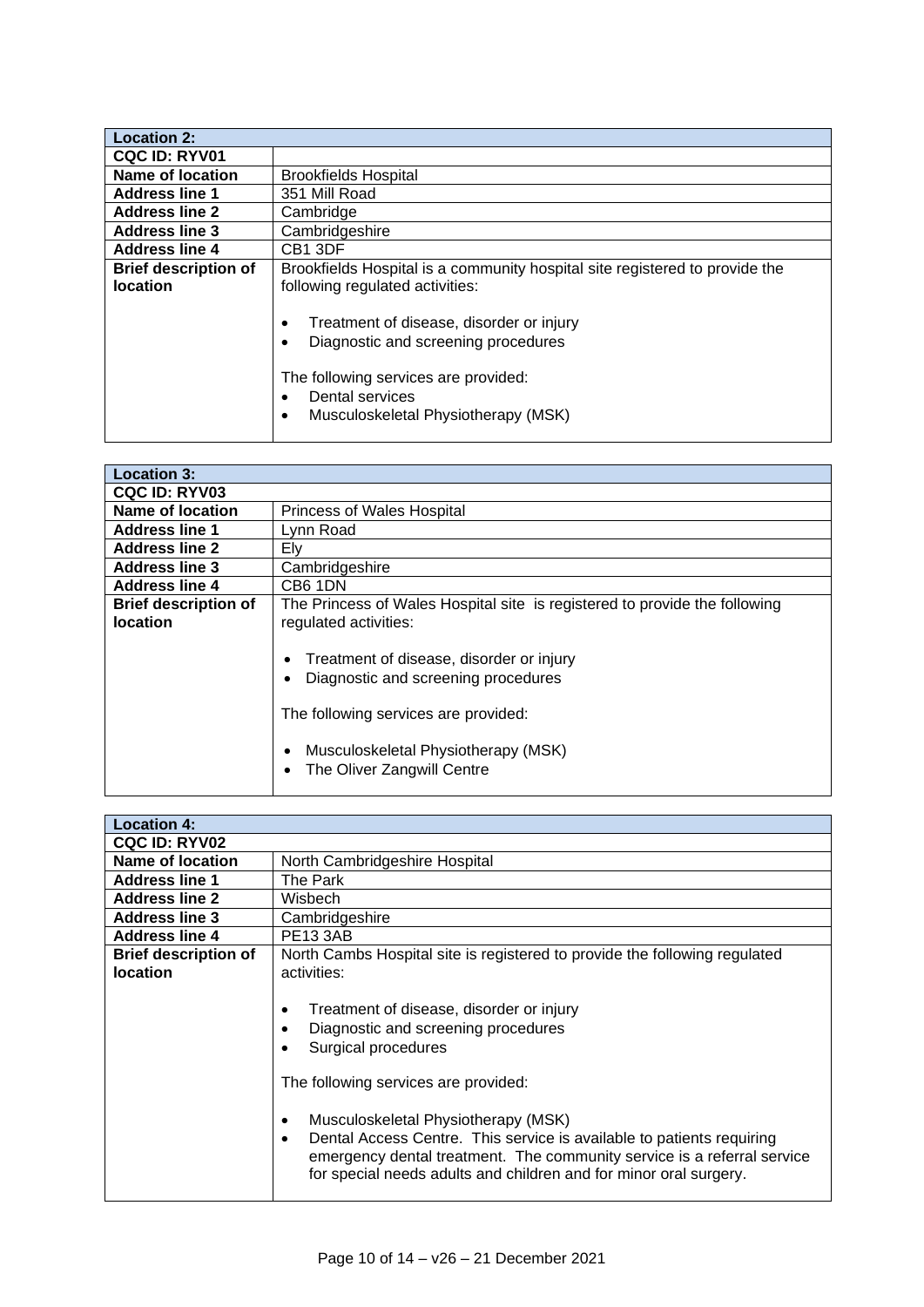| <b>Location 5:</b>                             |                                                                                                                                               |
|------------------------------------------------|-----------------------------------------------------------------------------------------------------------------------------------------------|
| <b>CQC ID: RYV04</b>                           |                                                                                                                                               |
| <b>Name of location</b>                        | Doddington Hospital                                                                                                                           |
| <b>Address line 1</b>                          | <b>Benwick Road</b>                                                                                                                           |
| <b>Address line 2</b>                          | Doddington                                                                                                                                    |
| <b>Address line 3</b>                          | March                                                                                                                                         |
| <b>Address line 4</b>                          | Cambridgeshire                                                                                                                                |
| <b>Address line 5</b>                          | <b>PE15 0UG</b>                                                                                                                               |
| <b>Brief description of</b><br><b>location</b> | Doddington Community Hospital site is registered to provide the following<br>regulated activities:<br>Treatment of disease disorder or injury |
|                                                | Diagnostic and screening procedure services<br>The following services are provided:<br>Musculoskeletal Physiotherapy (MSK)                    |

| <b>Location 6:</b>                             |                                                                                                                                                                                                                                                                                                                          |
|------------------------------------------------|--------------------------------------------------------------------------------------------------------------------------------------------------------------------------------------------------------------------------------------------------------------------------------------------------------------------------|
| <b>CQC ID: RYV05</b>                           |                                                                                                                                                                                                                                                                                                                          |
| Name of location                               | Cambridgeshire Community Services at Hinchingbrooke Hospital                                                                                                                                                                                                                                                             |
| <b>Address line 1</b>                          | Hinchingbrooke Hospital                                                                                                                                                                                                                                                                                                  |
| <b>Address line 2</b>                          | Hinchingbrooke Park                                                                                                                                                                                                                                                                                                      |
| <b>Address line 3</b>                          | Huntingdon                                                                                                                                                                                                                                                                                                               |
| <b>Address line 4</b>                          | Cambridgeshire                                                                                                                                                                                                                                                                                                           |
| <b>Address line 5</b>                          | <b>PE29 6NT</b>                                                                                                                                                                                                                                                                                                          |
| <b>Brief description of</b><br><b>location</b> | Cambridgeshire Community Services NHS Trust at Hinchingbrooke Hospital is<br>registered to provide the following regulated activities:<br>Treatment of disease disorder or injury<br>Diagnostic and screening procedures from this location<br>The following service is provided:<br>Musculoskeletal Physiotherapy (MSK) |

| <b>Location 7:</b>                             |                                                                                                                                                                                                                                                                                                                                                                                                                                                                                                                                                     |
|------------------------------------------------|-----------------------------------------------------------------------------------------------------------------------------------------------------------------------------------------------------------------------------------------------------------------------------------------------------------------------------------------------------------------------------------------------------------------------------------------------------------------------------------------------------------------------------------------------------|
| <b>CQC ID: RYVA8</b>                           |                                                                                                                                                                                                                                                                                                                                                                                                                                                                                                                                                     |
| Name of location                               | Dental Access Centre Peterborough                                                                                                                                                                                                                                                                                                                                                                                                                                                                                                                   |
| <b>Address line 1</b>                          | 5 Midgate                                                                                                                                                                                                                                                                                                                                                                                                                                                                                                                                           |
| <b>Address line 2</b>                          | Peterborough                                                                                                                                                                                                                                                                                                                                                                                                                                                                                                                                        |
| <b>Address line 3</b>                          | Cambridgeshire                                                                                                                                                                                                                                                                                                                                                                                                                                                                                                                                      |
| <b>Address line 4</b>                          | PE1 1TN                                                                                                                                                                                                                                                                                                                                                                                                                                                                                                                                             |
| <b>Brief description of</b><br><b>location</b> | The Dental Access Centre is registered to provide the following regulated<br>activities:<br>Treatment of disease disorder or injury<br>Diagnostic and screening procedures<br>Surgical procedures<br>The Dental Access Centre can be accessed by patients requiring urgent<br>treatment who are not currently under the care of a General Dental<br>Practitioner.<br>Patients with a sensory impairment, physical or learning disability, mental<br>health illness or a complex medical history can be seen by a specialist dental<br>practitioner. |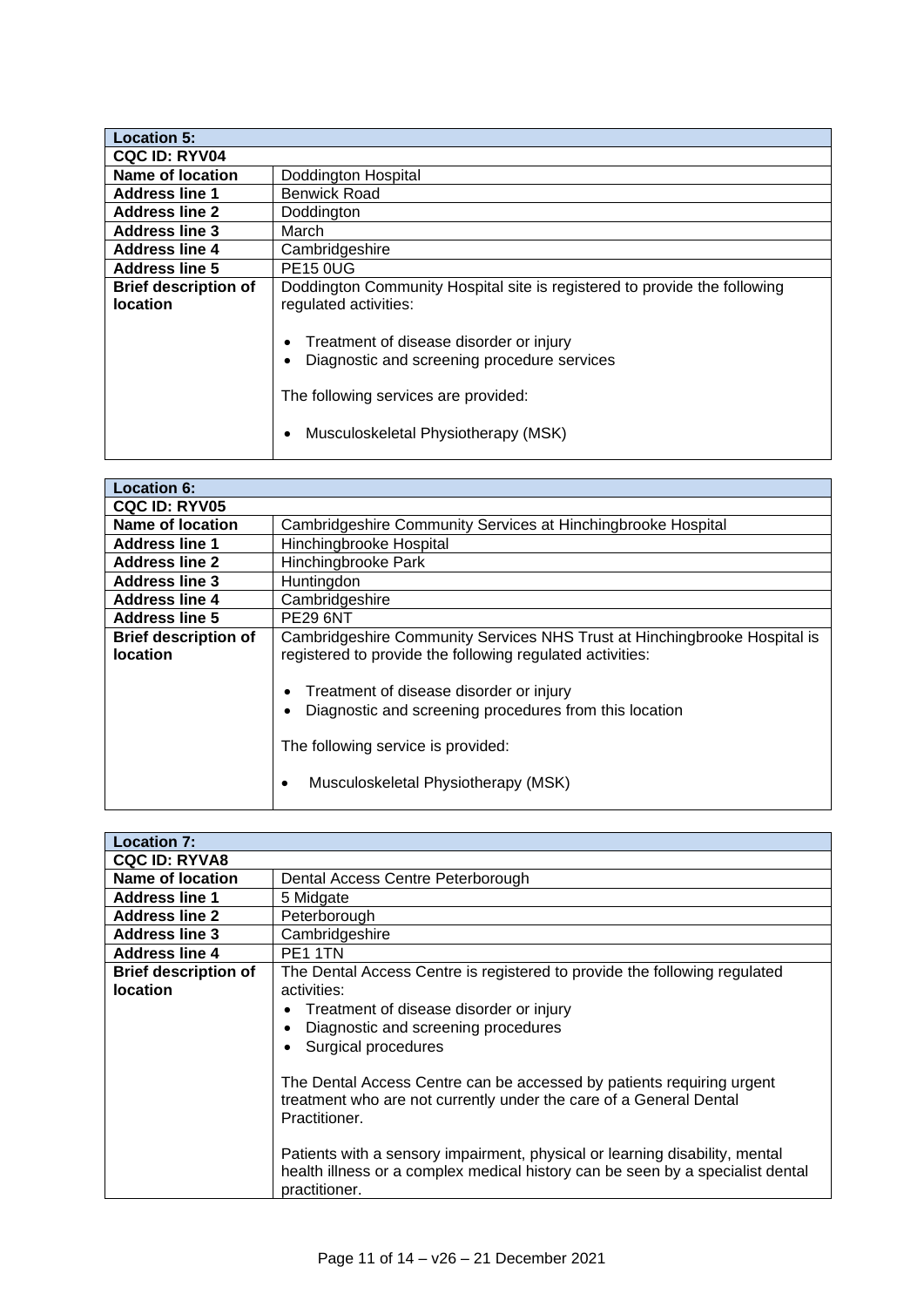The table below shows CCS NHS Trust's registered locations and the regulated activities, service name and type for each location.

| <b>Registered Location</b>                       | <b>Regulated Activities</b>                |                                              |                            |               |                                                     |                 |                                         | <b>CCS Service Name</b>                                                  | <b>CQC Service type</b>                |                            |                                     |                                     |                       |                                               |                        |                               |                               |                                                                                   |                                                                       |                              |                               |                                   |
|--------------------------------------------------|--------------------------------------------|----------------------------------------------|----------------------------|---------------|-----------------------------------------------------|-----------------|-----------------------------------------|--------------------------------------------------------------------------|----------------------------------------|----------------------------|-------------------------------------|-------------------------------------|-----------------------|-----------------------------------------------|------------------------|-------------------------------|-------------------------------|-----------------------------------------------------------------------------------|-----------------------------------------------------------------------|------------------------------|-------------------------------|-----------------------------------|
|                                                  | Treatment of disease, disorder or<br>mjury | procedures<br>screening<br>and<br>Diagnostic | <b>Surgical Procedures</b> | Personal Care | Accommodation for treatment for<br>substance misuse | Family Planning | and Medical Advice<br>Transport, Triage |                                                                          | Community Healthcare Services<br>(CHC) | (ACS)<br>Services<br>Acute | Doctors Consultation Services (DCS) | (DTS)<br>Doctors Treatment Services | Dental Services (DEN) | Diagnostic and/or Screening Services<br>(DSS) | Hospice Services (HPS) | Long-term Conditions Services | Rehabilitation Services (RHS) | Residential substance misuse<br>treatment and/or rehabilitation<br>Services (RSM) | Community Based Services for<br>People who Misuse Substances<br>(SMC) | Remote Clinical Advice (RCA) | Mobile Doctors Services (MBS) | <b>Urgent Care Services (UCS)</b> |
| <b>Head Quarters, Units</b><br>7 & 8 Meadow Park | X                                          | $\boldsymbol{\mathsf{X}}$                    | X                          |               |                                                     |                 |                                         | <b>Dental Service</b>                                                    |                                        |                            |                                     |                                     | X                     |                                               |                        |                               |                               |                                                                                   |                                                                       |                              |                               |                                   |
|                                                  | X                                          | $\mathsf X$                                  |                            |               |                                                     | X               |                                         | Sexual Health/iCaSH services                                             | Χ                                      |                            |                                     |                                     |                       |                                               |                        |                               |                               |                                                                                   |                                                                       |                              |                               |                                   |
|                                                  | $\mathsf{X}$                               |                                              |                            | X             |                                                     |                 |                                         | Children's Additional Needs-<br><b>Community Nursing</b>                 | X                                      |                            |                                     |                                     |                       |                                               |                        |                               |                               |                                                                                   |                                                                       |                              |                               |                                   |
|                                                  | X                                          |                                              |                            | X             |                                                     |                 |                                         | Children's Additional Needs -<br><b>Continuing Care</b>                  | X                                      |                            |                                     |                                     |                       |                                               |                        |                               |                               |                                                                                   |                                                                       |                              |                               |                                   |
|                                                  | X                                          |                                              |                            |               |                                                     |                 |                                         | Children's Additional Needs - Special<br><b>Needs School Nursing</b>     | $\mathsf{X}$                           |                            |                                     |                                     |                       |                                               |                        |                               |                               |                                                                                   |                                                                       |                              |                               |                                   |
|                                                  | $\mathsf{X}$                               |                                              |                            | X             |                                                     |                 |                                         | Children's Additional Needs -<br><b>Specialist Nursing</b>               | X                                      |                            |                                     |                                     |                       |                                               |                        |                               |                               |                                                                                   |                                                                       |                              |                               |                                   |
|                                                  | $\overline{X}$                             |                                              |                            |               |                                                     |                 |                                         | <b>Community Paediatricians</b>                                          | $\overline{X}$                         |                            | $\overline{X}$                      |                                     |                       |                                               |                        |                               |                               |                                                                                   |                                                                       |                              |                               |                                   |
|                                                  | $\overline{\mathsf{X}}$                    |                                              |                            |               |                                                     |                 |                                         | <b>Children's Community Nursing</b>                                      | $\overline{X}$                         |                            |                                     |                                     |                       |                                               |                        |                               |                               |                                                                                   |                                                                       |                              |                               |                                   |
|                                                  | $\overline{\mathsf{x}}$                    |                                              |                            |               |                                                     |                 |                                         | <b>Children's Community Eye Service</b>                                  | $\overline{X}$                         |                            |                                     |                                     |                       |                                               |                        |                               |                               |                                                                                   |                                                                       |                              |                               |                                   |
|                                                  | X                                          |                                              |                            |               |                                                     |                 |                                         | Paediatric Physio and Occupational<br>Therapy                            | X                                      |                            |                                     |                                     |                       |                                               |                        |                               |                               |                                                                                   |                                                                       |                              |                               |                                   |
|                                                  | X                                          |                                              |                            |               |                                                     |                 |                                         | Paediatric Speech and Language                                           | $\overline{X}$                         |                            |                                     |                                     |                       |                                               |                        |                               |                               |                                                                                   |                                                                       |                              |                               |                                   |
|                                                  | X                                          | $\boldsymbol{\mathsf{X}}$                    |                            |               |                                                     |                 |                                         | Community Paediatric Audiology                                           | $\overline{X}$                         |                            |                                     |                                     |                       |                                               |                        |                               |                               |                                                                                   |                                                                       |                              |                               |                                   |
|                                                  | X                                          | $\boldsymbol{\mathsf{X}}$                    |                            |               |                                                     |                 |                                         | Vision, Hearing Screening and<br>national Child Measurement<br>Programme | X                                      |                            |                                     |                                     |                       |                                               |                        |                               |                               |                                                                                   |                                                                       |                              |                               |                                   |
|                                                  | X                                          |                                              |                            |               |                                                     |                 |                                         | 0-19 services (HCP)                                                      | X                                      |                            |                                     |                                     |                       |                                               |                        |                               |                               |                                                                                   |                                                                       |                              |                               |                                   |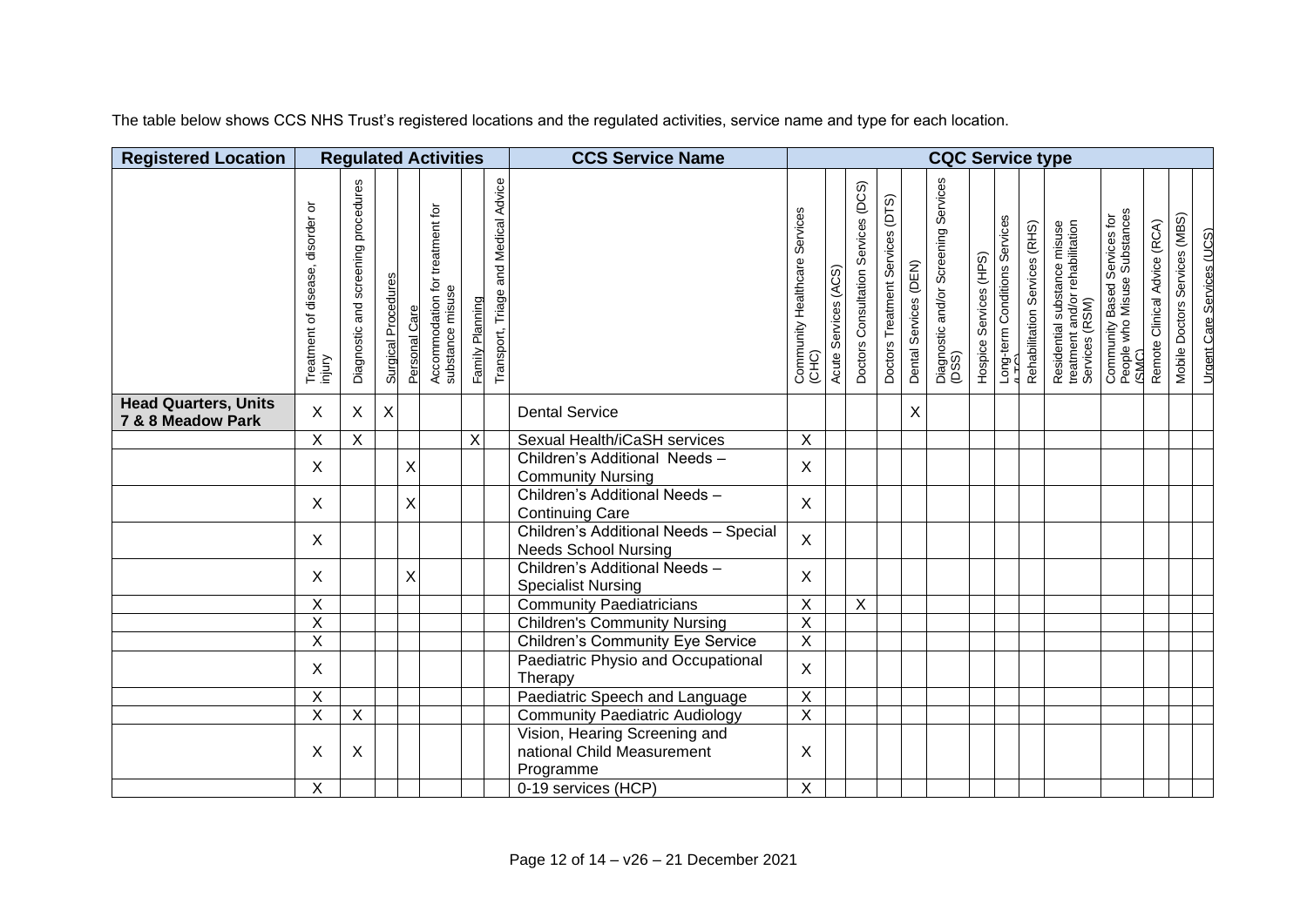| <b>Registered Location</b> | <b>Regulated Activities</b>                |                                              |                     |                         |                                                     |                 |                                            | <b>CCS Service Name</b>                                                               | <b>CQC Service type</b>                   |                            |                                        |                                                     |                       |                                               |                        |                               |                               |                                                                                   |                                                                       |                              |                               |                                   |
|----------------------------|--------------------------------------------|----------------------------------------------|---------------------|-------------------------|-----------------------------------------------------|-----------------|--------------------------------------------|---------------------------------------------------------------------------------------|-------------------------------------------|----------------------------|----------------------------------------|-----------------------------------------------------|-----------------------|-----------------------------------------------|------------------------|-------------------------------|-------------------------------|-----------------------------------------------------------------------------------|-----------------------------------------------------------------------|------------------------------|-------------------------------|-----------------------------------|
|                            | Treatment of disease, disorder or<br>mjury | procedures<br>screening<br>and<br>Diagnostic | Surgical Procedures | Care<br>Personal        | Accommodation for treatment for<br>substance misuse | Family Planning | and Medical Advice<br>Triage<br>Transport, |                                                                                       | Services<br>Community Healthcare<br>(CHC) | (ACS)<br>Services<br>Acute | Services (DCS)<br>Doctors Consultation | (DTS)<br>Treatment Services<br>Doctors <sup>-</sup> | Dental Services (DEN) | Diagnostic and/or Screening Services<br>(DSS) | Hospice Services (HPS) | Long-term Conditions Services | Rehabilitation Services (RHS) | Residential substance misuse<br>treatment and/or rehabilitation<br>Services (RSM) | Community Based Services for<br>People who Misuse Substances<br>(SMC) | Remote Clinical Advice (RCA) | Mobile Doctors Services (MBS) | <b>Urgent Care Services (UCS)</b> |
|                            | X                                          |                                              |                     |                         |                                                     |                 |                                            | Infant Feeding Team (Pre-school &<br>breastfeeding)                                   | X                                         |                            |                                        |                                                     |                       |                                               |                        |                               |                               |                                                                                   |                                                                       |                              |                               |                                   |
|                            | X                                          |                                              |                     |                         |                                                     |                 |                                            | <b>Paediatric Dietetics</b>                                                           | X                                         |                            |                                        |                                                     |                       |                                               |                        |                               |                               |                                                                                   |                                                                       |                              |                               |                                   |
|                            | $\overline{X}$                             |                                              |                     |                         |                                                     |                 |                                            | Youth Offending Team                                                                  | $\overline{\mathsf{x}}$                   |                            |                                        |                                                     |                       |                                               |                        |                               |                               |                                                                                   |                                                                       |                              |                               |                                   |
|                            | $\overline{X}$                             |                                              |                     |                         |                                                     |                 |                                            | Looked After Children                                                                 | X                                         |                            |                                        |                                                     |                       |                                               |                        |                               |                               |                                                                                   |                                                                       |                              |                               |                                   |
|                            | $\overline{\mathsf{x}}$                    | $\overline{\mathsf{x}}$                      |                     |                         |                                                     |                 |                                            | Deep Vein Thrombosis (DVT)                                                            | $\overline{\mathsf{x}}$                   |                            |                                        |                                                     |                       |                                               |                        |                               |                               |                                                                                   |                                                                       |                              |                               |                                   |
|                            | X                                          | $\sf X$                                      |                     |                         |                                                     |                 |                                            | Anticoagulation (Luton)                                                               | X                                         |                            |                                        |                                                     |                       |                                               |                        |                               |                               |                                                                                   |                                                                       |                              |                               |                                   |
|                            | $\overline{\mathsf{x}}$                    |                                              |                     |                         |                                                     |                 |                                            | Haemoglobinopathy                                                                     | $\overline{\mathsf{x}}$                   |                            |                                        |                                                     |                       |                                               |                        |                               |                               |                                                                                   |                                                                       |                              |                               |                                   |
|                            | $\overline{\mathsf{x}}$                    | $\overline{\mathsf{x}}$                      |                     |                         |                                                     |                 |                                            | Phlebotomy (Luton)                                                                    | $\overline{X}$                            |                            |                                        |                                                     |                       |                                               |                        |                               |                               |                                                                                   |                                                                       |                              |                               |                                   |
|                            | X                                          | $\boldsymbol{\mathsf{X}}$                    |                     |                         |                                                     |                 |                                            | Cancer and Palliative Care (Luton)                                                    | $\overline{\mathsf{X}}$                   |                            |                                        |                                                     |                       |                                               |                        |                               |                               |                                                                                   |                                                                       |                              |                               |                                   |
|                            | $\overline{\mathsf{x}}$                    |                                              |                     | $\overline{\mathsf{x}}$ |                                                     |                 |                                            | <b>Community Nursing Service</b>                                                      | $\overline{\mathsf{X}}$                   |                            |                                        |                                                     |                       |                                               |                        |                               |                               |                                                                                   |                                                                       |                              |                               |                                   |
|                            | X                                          | $\times$                                     |                     |                         |                                                     |                 |                                            | MSK Physiotherapy (where not<br>location specific)                                    | X                                         |                            |                                        |                                                     |                       |                                               |                        |                               |                               |                                                                                   |                                                                       |                              |                               |                                   |
|                            | X                                          |                                              |                     |                         |                                                     |                 |                                            | <b>Emotional Health &amp; Wellbeing</b><br>Service (Cambridgeshire &<br>Peterborough) | Χ                                         |                            |                                        |                                                     |                       |                                               |                        |                               |                               |                                                                                   |                                                                       |                              |                               |                                   |
|                            | Χ                                          | $\overline{\mathsf{x}}$                      |                     |                         |                                                     |                 |                                            | <b>Acquired Brain Injury Service</b>                                                  | $\overline{X}$                            |                            |                                        |                                                     |                       |                                               |                        |                               | Χ                             |                                                                                   |                                                                       |                              |                               |                                   |
|                            | $\overline{\mathsf{X}}$                    | $\mathsf X$                                  |                     |                         |                                                     |                 |                                            | Neuro-Rehabilitation Service                                                          | $\overline{\mathsf{X}}$                   |                            |                                        |                                                     |                       |                                               |                        |                               | $\overline{\mathsf{X}}$       |                                                                                   |                                                                       |                              |                               |                                   |